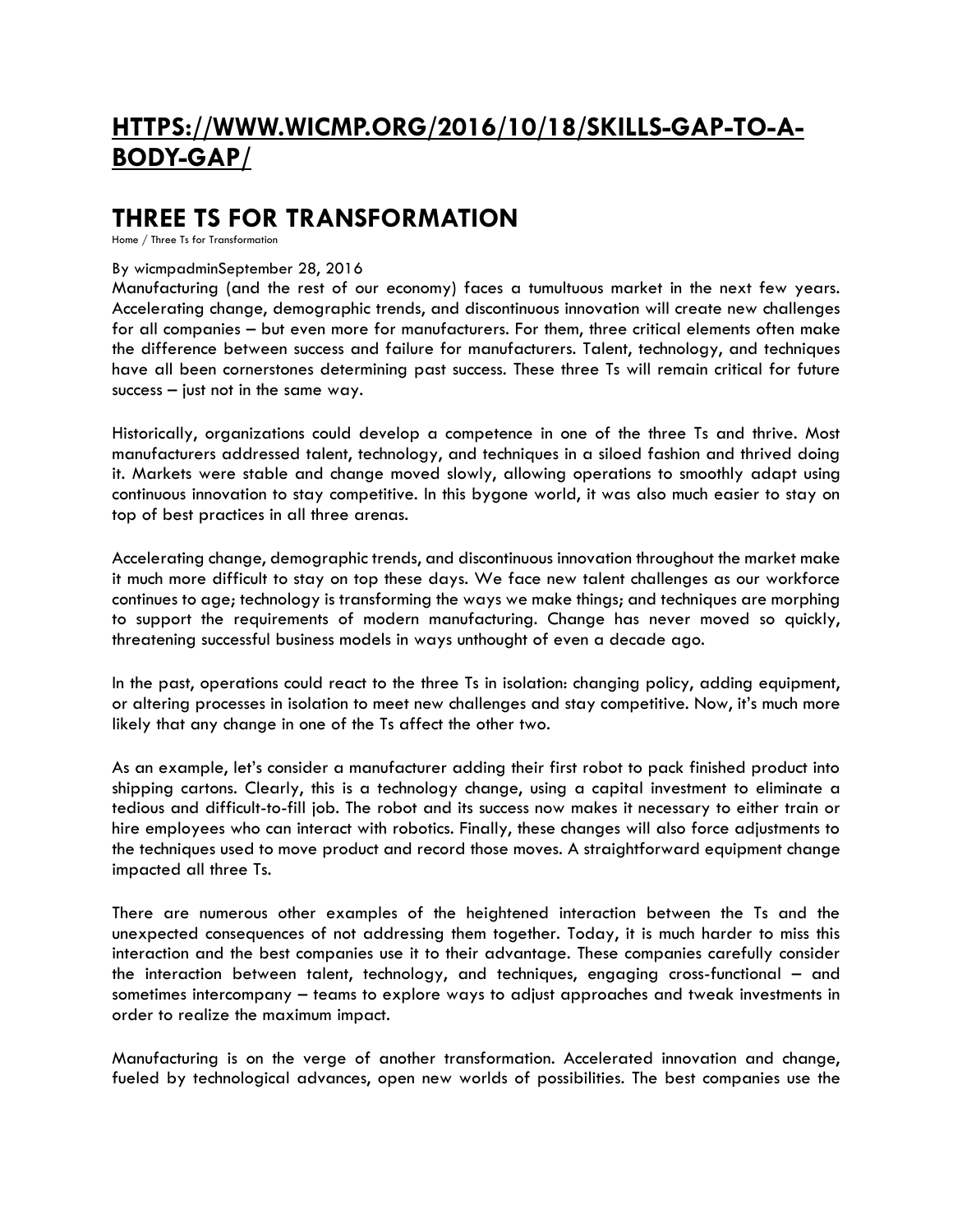interactions between talent, technology, and techniques to reinvent their organizations to drive performance and competitiveness.

Are you one of those companies?

## **HUG A MANUFACTURER. CHEER ON A STEM TEACHER. ENCOURAGE A STUDENT.**

[Home](https://www.wicmp.org/) / Hug a Manufacturer. Cheer on a STEM Teacher. Encourage a Student.

By [wicmpadmin](https://www.wicmp.org/author/wicmpadmin/)[October](https://www.wicmp.org/2016/10/07/hug-a-manufacturer-cheer-on-a-stem-teacher-encourage-a-student/) 7, 2016 Happy Manufacturing Month! It's time to celebrate!

For most places in the country, the celebration started and ended on Friday with National Manufacturing Day. In over 2,600 events across the country, close to 500,000 people participated in various events designed to highlight modern manufacturing and encourage students to pursue STEM activities to fuel a manufacturing career.

Wisconsin couldn't fit it all into one day, so we have Manufacturing Month. Manufacturing plays a critical part in the state's economy. It drives almost 20% of our GSP and every dollar of manufacturing activity spurs another \$1.43 in support services. Manufacturing is the force behind high-tech – funding 75% of all private R&D, securing 90% of all patents, and employing 83% of the nation's PhDs. It's only fitting that we use all of October to celebrate this contribution.

Manufacturing Month creates great chances to see manufacturing in action. Manufacturers, our technical colleges, and individual communities will all hold events providing opportunities to interact with people who make things and those who support them. Find an event and jump into the world of modern manufacturing.

Madison-Kipp provided one of those opportunities this past Friday, on Manufacturing Day! After the obligatory welcome spiels by state officials, more than 100 students toured the aluminum casting plant – talking with operators and seeing technology in action that transforms slabs of aluminum into precision auto parts. The participants came away with a better appreciation of advanced manufacturing and the opportunities it creates.

If you participate in one of these events, I guarantee what you see will surprise you and make you smile. Modern manufacturing is not the dark, dumb, dangerous, and dirty experience of your grandpa's world. Instead, modern operations engage the brightest people and best technology to make tangible products. Wisconsin manufacturers compete successfully around the world. A quick visit can show you why.

Manufacturing engages the best our state has to offer and shares it with the world. Sharp people find ways to use their talents in ways that excite their hearts as well as flex their minds. These operations provide a platform to put our best research and education to work improving our society. Together, all of these efforts make Wisconsin a better place to work, live, and thrive!

Manufacturing Month is a terrific time to discover these things for yourself! See the great jobs and economic strength that emanate from the manufacturing sector. Watch our best research and technology come to life as a matter of routine. Most importantly – see how cool it is to make stuff.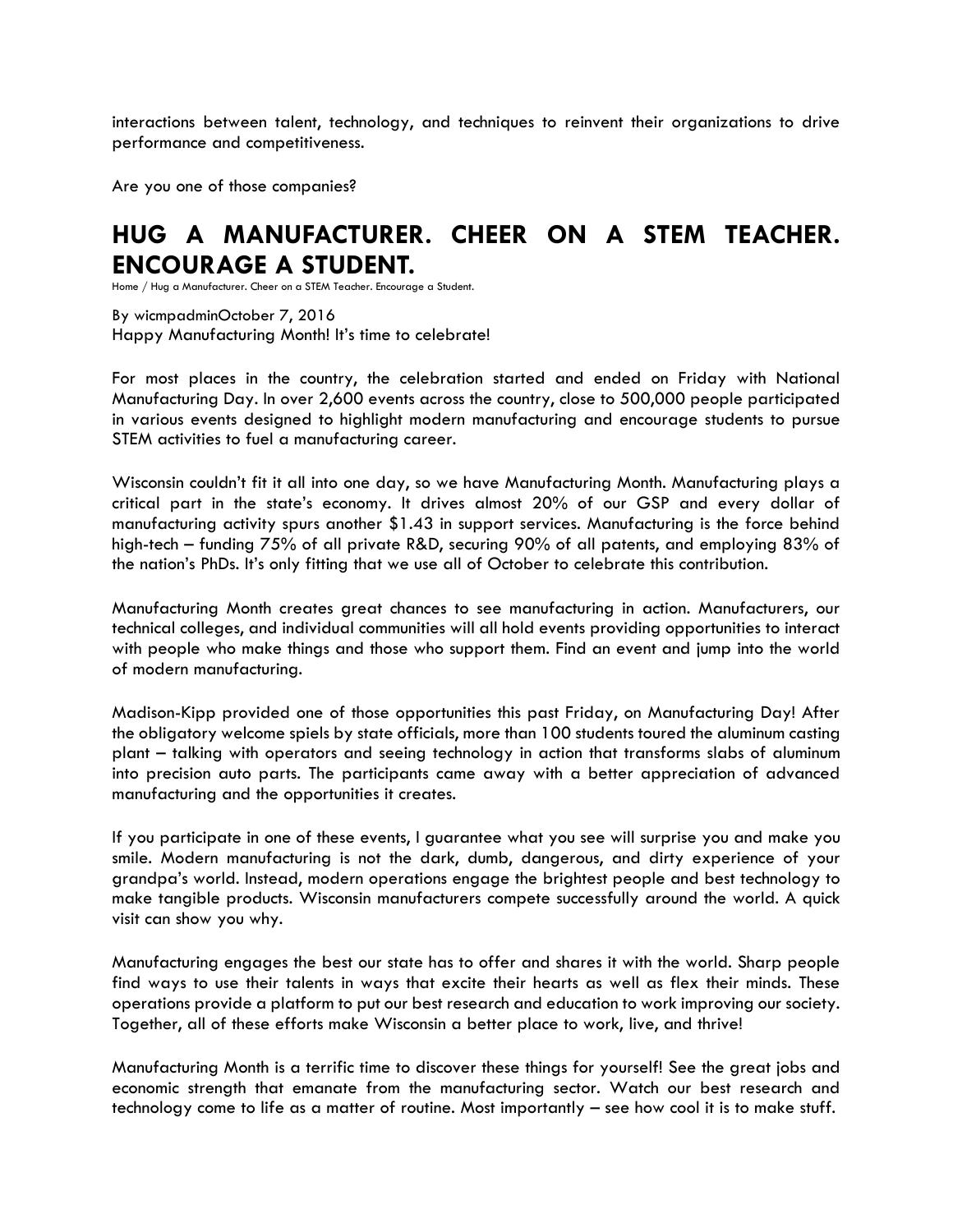Your life will change after you've participated in Manufacturing Month. Suddenly, the urge to hug a manufacturer will rush over you. You will cheer on those teachers who push their students in STEM disciplines. Finally, you will step up and encourage students to pursue their dreams through careers in manufacturing. OK…maybe not. Still, it will let you see why some of us get so excited about manufacturing and its role in our future prosperity.

Happy Manufacturing Month!

## **SKILLS GAP TO A BODY GAP**

[Home](https://www.wicmp.org/) / Skills Gap to a Body Gap

#### By [wicmpadmin](https://www.wicmp.org/author/wicmpadmin/)[October](https://www.wicmp.org/2016/10/18/skills-gap-to-a-body-gap/) 18, 2016

We face a serious challenge to our economic future. Our Skills Gap is quickly changing into a Body Gap. People in Wisconsin address the Skills Gap as well as anyone in the country. Unfortunately, all of this effort will not be enough to overcome changing demographics. A shrinking workforce will require companies to improve productivity by almost 30% in order to maintain our present lifestyle. Making this transformation requires a new integrated approach, centered on three Ts: Talent, Technology, and Techniques.

Wisconsin addresses the Skills Gap as well as anyone. We built great alliances between industry, education, government, and other invested organizations to create effective approaches to train available workers to fill needed positions. There are many robust solutions in motion. They work together to engage the best possible workforce. These solutions take practical – not theoretical – approaches to deliver real results. My travels and discussions with people throughout the country validate the fact that Wisconsin leads the pack when it comes to workforce development.

Unfortunately, all of this terrific work won't be enough to address the coming Body Gap. The demographics tell us that we are missing 20 million people in our workforce because Generation X accounts for only 70 million people – not the 90 million expected from historical trends. In Wisconsin, that translates to workforce numbers that will remain flat – at best – through 2024. That means modest 3% economic growth will require a 29% increase in productivity during the same period. Some experts think the workforce could actually shrink by as much as 40%. A shrinking workforce makes the situation even worse.

These numbers paint a dark picture, requiring productivity improvements not seen in the U.S. in 40 years. If we don't reach these levels, Wisconsin economic growth will stall and our standard of living will fall.

Conversely, this situation also presents a tremendous opportunity for us to transform our communities. We will need every possible worker to fill available slots, requiring us to tap atypical sources to grow our workforce. This demand creates a once-in-our-lifetime opportunity to pull large populations out of poverty and into the middle class. It's a daunting challenge, requiring diligent, focused effort. Still, the hard work can create huge rewards.

Our ultimate success depends upon an integrated approach to Talent, Technology, and Techniques – the Three Ts. In the past, companies could be successful by mastering one of these Ts. Now, companies must master – and integrate – all three into their business models. It's not enough to approach these elements individually. Complicating the situation is a misconnect between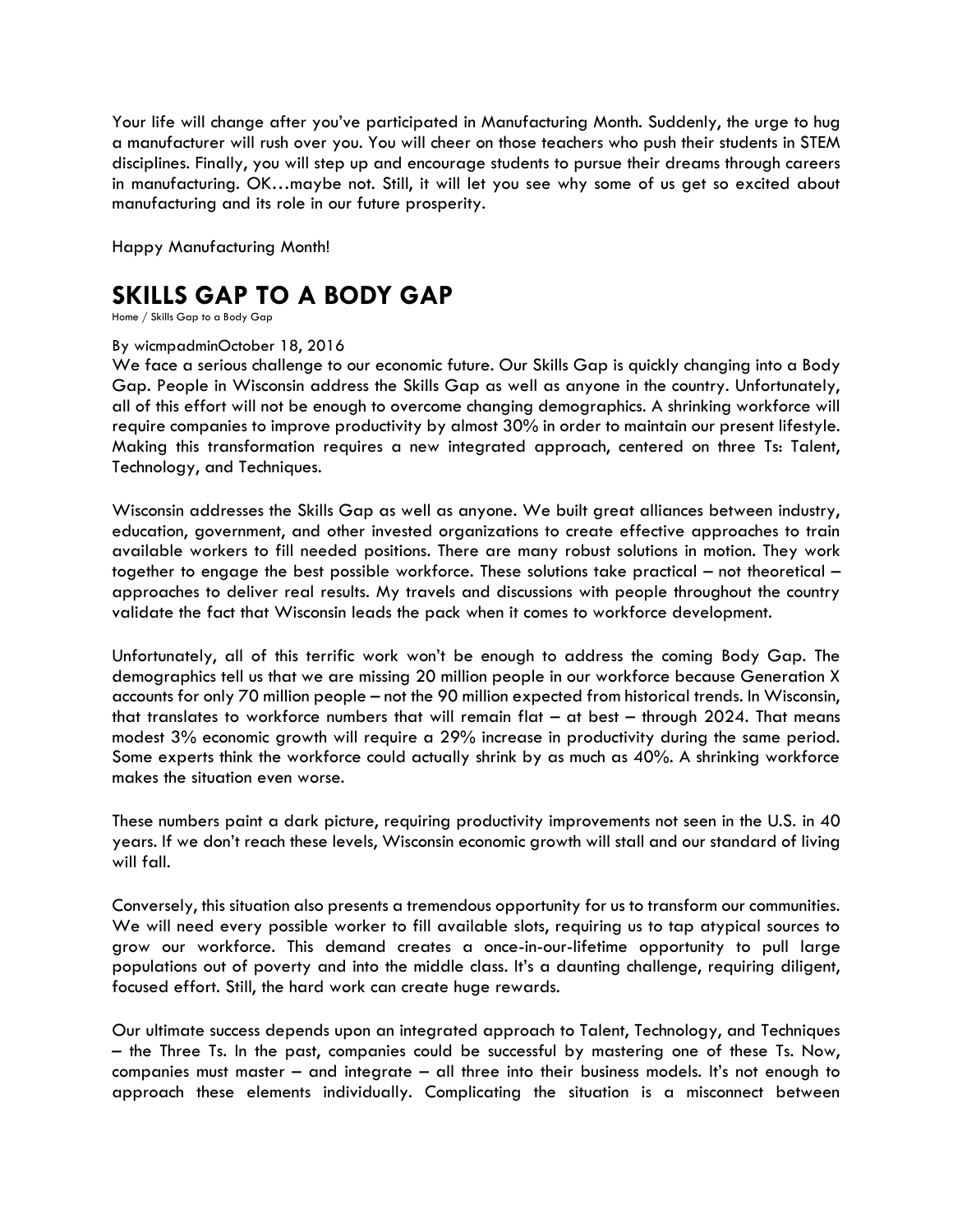manufacturers on the front lines and solution providers. Most solutions are siloed approaches, championing a single product or agenda. Most manufacturers have the perspective to create an integrated approach, but lack access to the most effective solutions. It's important to synthesize integrated approaches and that requires a different mindset from the key players. I believe that change is coming and we will take advantage of our leadership position.

Wisconsin is well positioned for the future. We have some of the best and strongest manufacturers in the world, our key players cooperate on difficult issues, and the infrastructure exists for a comprehensive approach to Talent, Technology, and Technique to address the Body Gap. Our ability to take effective action will revitalize Wisconsin's economy and secure a bright future.

### **OUR NEXT CHALLENGE: THE BODY GAP**

[Home](https://www.wicmp.org/) / Our Next Challenge: The Body Gap

#### By [wicmpadmin](https://www.wicmp.org/author/wicmpadmin/)[October](https://www.wicmp.org/2016/10/27/our-next-challenge-the-body-gap/) 27, 2016

Great people form the backbone of successful companies. That's particularly true of manufacturing operations and the skills needed to handle their diverse requirements. These organizations depend on a steady supply of talent and Wisconsin did a great job opening the talent pipeline by closing the Skills Gap. Terrific initiatives throughout the state allow workers to improve their lives by taking advantage of opportunities in manufacturing. Unfortunately, demographics are quickly turning that Skills Gap into a Body Gap requiring entirely different solutions. The Skills Gap is a complicated problem, but the Body Gap will be even thornier because our options are more limited.

Wisconsin does a terrific job addressing the Skills Gap and it's great fun travelling the state to see different regions' approaches to this challenge. Recently, I was in Green Bay, celebrating the Northeast Wisconsin Manufacturing Alliance's (NEWMA) success in building strong alliances with educators, students, and the community to promote manufacturing careers. This alliance recognizes teachers, promotes connections, and exposes entire communities to the broad benefits of manufacturing careers. They opened new career pathways and possibilities for students in their region. These activities strengthen the talent pipeline and refresh workforce skills to meet changing market demands.

Even in Madison, we're beginning to recognize that four years of college may not be a great career path for our best and brightest. The most important thing we can do for our kids is to keep the doors open to as many opportunities as possible. I don't know about you, but I wasn't all that clear about what I wanted to do when I was 18 years-old. Why would we ask today's young adults – faced with a broadening world of opportunities – to limit their horizons by prematurely making the specialization choices that college degrees require? Our desperate need for talent and lifelong learners – caused by accelerating change and increasing complexity – make it important to encourage our future leaders to build their careers in non-traditional ways. Forward-looking organizations aligned to this mindset are solidifying their talent pipelines by creating more opportunities for students to explore their options.

Wisconsin did great work solving half the workforce problem facing our economy, as the Skills Gap is quickly closing. Unfortunately, this alone will not be enough to address the impending Body Gap. The demographics are in motion and look daunting. There aren't enough people to grow our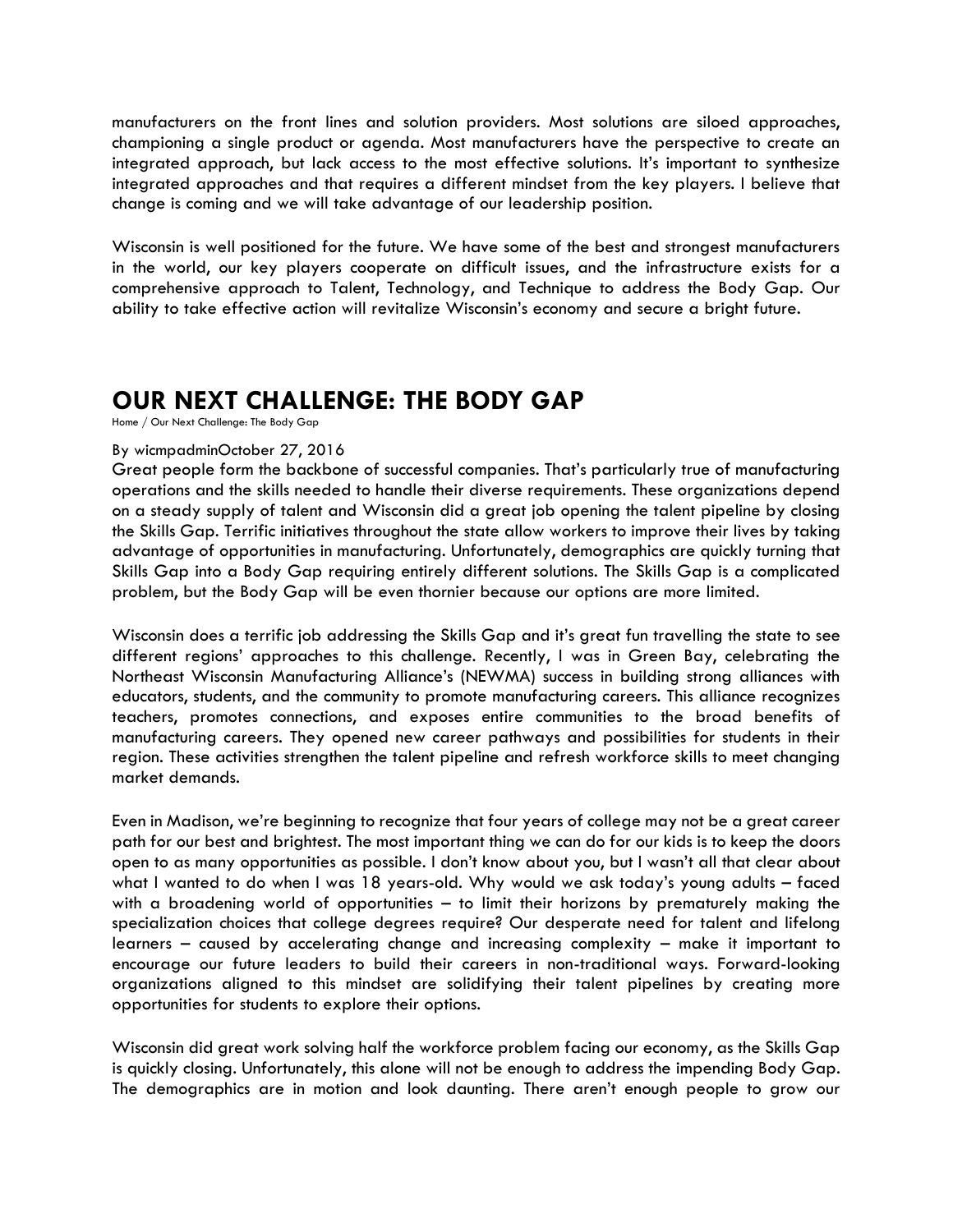economy without reaching out to non-traditional labor sources and improving our productivity by 30% or more.

The Skills Gap was a complicated challenge, but the Body Gap is even worse. The single-dimension initiatives working to stem the Skills Gap will not work going forward because the Body Gap hamstrings traditional solutions. The future situation will also be more complicated because most companies will not react in time. The symptoms of the Body Gap are identical to the Skills Gap – not enough skilled workers to fill positions – though the solutions are very different. These slow reactions will further limit companies' options.

If we want to grow and improve our standard of living, then we need to effectively address the Body Gap. That requires a coordinated, multi-pronged response across Three Ts: Talent, Technology, and Techniques. Pushing these Ts results in a fourth T: Transformation.

In the past, organizations could thrive by excelling in one of the Ts. Now, success requires an integrated approach because of the shortage of Talent, accelerating change in Technology, and the new work Techniques ubiquitous connectivity makes possible. Only harnessing the leverage between the 3Ts will generate the Transformation we need to grow.

Old solutions and change approaches don't lead to Transformation and won't close the Body Gap. Our productivity statistics for the past 20 years show diminishing results from continuous improvement. Low, single-digit productivity growth will not deliver the results we need to meet this challenge. Also, continuous innovation approaches prevent us from realizing the full potential of new technology. That's the same-old "paving the cow path" approach to innovation that disappointed us 30 years ago.

Only disruptive change and innovation across the 3Ts will generate Transformation. Our organizations face a critical decision: Disrupt or be disrupted. It's much easier to stay on the slowand-steady path and live with the status quo and incremental change. After all, it's worked in the past, right? The difference now is that there are companies in every industry exploring new ways to engage customers in order to upset entire markets. Accelerating technological change enables more and more upstart companies to challenge incumbents. Are you willing to bet your future that another Uber won't disrupt your industry?

Fortunately, great Wisconsin resources and alliances are available to transform organizations. The expertise and dedication these people bring to complex situations lowers the risk of transformational change. If you're looking to start this journey, be sure you pick a partner that can demonstrate impact and who shows a willingness to find the best resources – even (especially) if it means someone else benefits. Effective change pathways are well developed, but require a step of faith in order to move forward. That faith and the right partners will lead to transformation.

I'm optimistic about our future and the changes we can make together. Wisconsinites enjoy challenges and working together to build a brighter tomorrow. We did a great job addressing the Skills Gap and serve as a shining example to the rest of the country. That's a terrific warm-up for tackling the Body Gap. We will certainly succeed once again. We have the will, the expertise, and the alliances necessary to keep our part of the world in the forefront of manufacturing.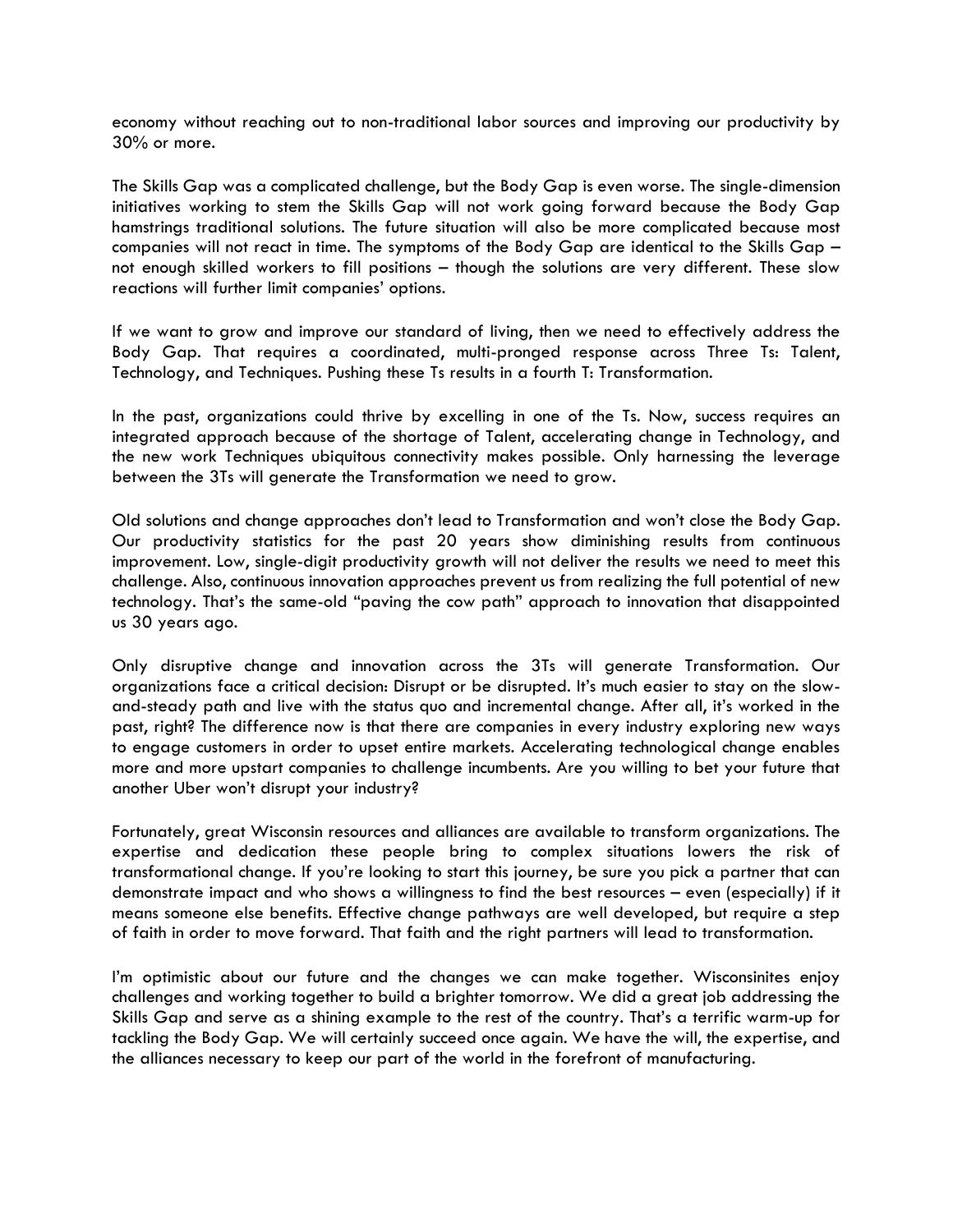### **TACKLING THE FIRST T: TALENT**

[Home](https://www.wicmp.org/) / Tackling the First T: Talent

#### By [wicmpadmin](https://www.wicmp.org/author/wicmpadmin/)[November](https://www.wicmp.org/2016/11/10/tackling-the-first-t-talent/) 10, 2016

Wisconsin faces a new challenge: The Body Gap. The demographics heading our way promise a workforce that's not big enough to grow the economy without historic levels of productivity improvement. This productivity increase requires an integrated strategy around 3Ts: Talent, Technology, and Techniques. The normal siloed approach will not deliver the Transformation necessary to meet this challenge.

Organizations' Talent strategies will be key to address the Body Gap – and most will need a radical change in their approach to address the competition for the best workers, the upgrades needed to implemented new solutions, and the expectations workers will have about their jobs and employers.

Demographics are changing the Skills Gap into a Body Gap. Generation  $X -$  the generation between the Boomers and the Millennials – is 20 million people smaller than it should be. The combination of these missing workers and Boomers retiring creates a crisis for Wisconsin, the U.S., and all of the developing world. The Wisconsin workforce could shrink by double-digit rates, putting tremendous pressure on all employers. Even if our workforce remains flat, we will need an average productivity increase of 30% to maintain historical growth levels.

That level of productivity growth requires radical Transformation – possible only through an integrated approach to the 3Ts – Talent, Technology, and Techniques. Incremental improvement shows diminishing returns over time and siloed approaches will just not work. Success in the past could come through singular approaches to issues. Now, the new productivity challenge requires us to leverage multiple resources across a spectrum of capabilities. Leveraging all 3Ts creates a fourth: Transformation.

Talent may be the most difficult T to embrace. Traditional approaches fall along the continuum from "Command-and-Control" to "Kumbaya." Command-and-Control evolved from military models and was adopted by early conglomerates. The approach limits freedom, surprises, and any kind of innovation. The "Kumbaya" approach is an overreaction to Command-and-Control that creates a supportive environment, non-traditional workplace, and focuses on employee satisfaction. Neither approach truly drives performance or innovation.

Modern Talent approaches drive performance through engagement and accountability. Most employers mangle the true definition of engagement. To them, engagement means telling employees why they're doing something. Employees receive a bit more information, but not much latitude to change their worlds. Truly engaged employees act – and are treated like – owners. Clear objectives and strict accountability to those standards drive engagement. This combination creates a strong culture with high standards.

A clear vision for the future and an iron-clad set of principles drive strong culture in the best companies. Writing this blog reminded me of my time as an intern at a major package delivery company. They had a clear vision to serve every address in the U.S. and finally reached that goal during that time. Part of the challenge involved logistical hurdles (mules delivering packages to western canyons). The other hurdle involved the challenges of complying with 50 states' delivery regulations. That's where the biggest delays and dilemmas existed.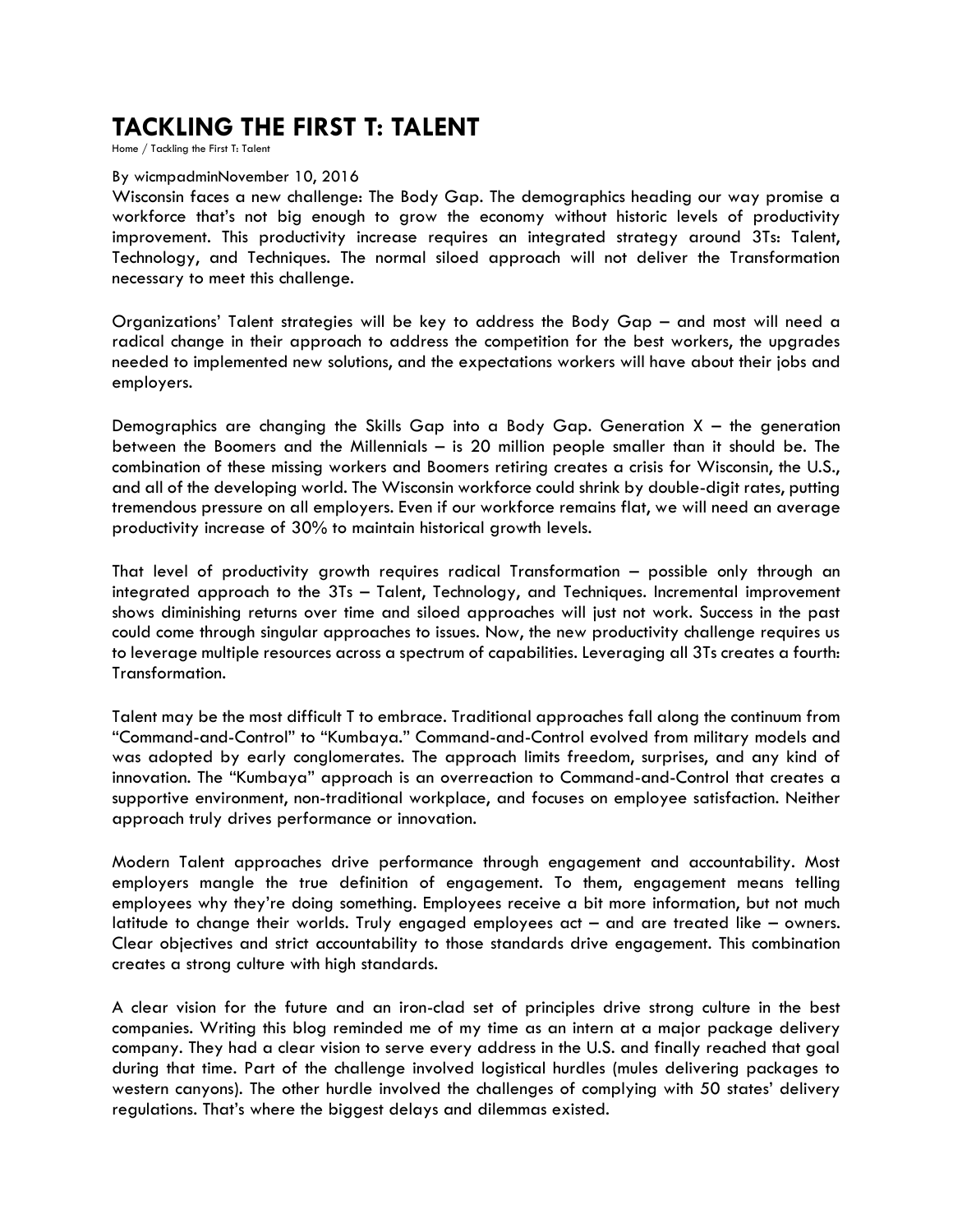One particular state maintained a set of regulations that restricted intrastate operations, designating specific carriers for certain addresses and goods. Those regulations effectively prevented UPS from reaching their delivery goals for more than two decades. During that time, they were provided multiple opportunities to buy their way around these regulations, but refused. Then they went one step further, making this story a part of their corporate lore by discussing their refusals with employees. This reinforced their values and demonstrated what they were willing to do (and not do) to make their vision a reality. The story sticks with me more than 30 years later.

Most companies fail to build this type of strong culture because they fail to go through the hard work necessary to create a clear vision and build the strength to adhere to a meaningful set of principles. That doesn't mean these companies are run by bad people. Most are just too busy keeping their customers happy. I find that's especially true in this entrepreneurial golden age with more market opportunities than ever before. Investing time to reflect and react is a very hard decision in most places. Done right, it provides focus for future action and the structure for a virtuous circle of beliefs and growth.

These virtuous circles create the strong, healthy cultures that foster growth and attract the best people. These people want to make a difference in companies that: • Hold a crystal clear vision for the future, shared by the entire organization; • Provide the freedom and independence necessary to make the vision a reality; • Engage a set of iron-clad values and operating principles to guide and coordinate these independent and actions; and actions; and actions; and actions, and actions, and actions, and actions, and actions, and actions, and actions, and actions, and actions, and actions, and actions, and actions, and actions, an • Maintain an action bias toward truly meaningful goals. The best players want the freedom to make a difference and be held to very high standards. Only companies with strong, healthy cultures can hold onto these employees over the long haul.

The Talent component of the 3Ts require this strong foundation. These conditions create a fertile field for growth and development, building a receptivity to change and new ideas. That's a critical mindset necessary to integrate all 3Ts in their strategies. A strong Talent strategy is a critical – though not sufficient – condition for success.

There's still more work to do in order to reach the 30% productivity improvement we need to grow in the future. Together – we will make it happen!

### **YOU'RE MISSING THE POINT**

[Home](https://www.wicmp.org/) / You're Missing the Point

#### By [wicmpadmin](https://www.wicmp.org/author/wicmpadmin/)[November](https://www.wicmp.org/2016/11/30/youre-missing-the-point/) 30, 2016

I keep reading about how we need to create more jobs in order to boost our economy. These stories miss the point that jobs are not the issue – workers are. We are missing 20 million people in the current workforce and will need every available worker – and more – to keep the economy growing. Filling this Body Gap means finding workers in non-traditional places. Any organization looking to grow in the future will need to engage these new sources.

Available jobs is no longer the issue holding back growth. Workers are. We've done a good job addressing the Skills Gap – continuing to align resources to train and engage available people.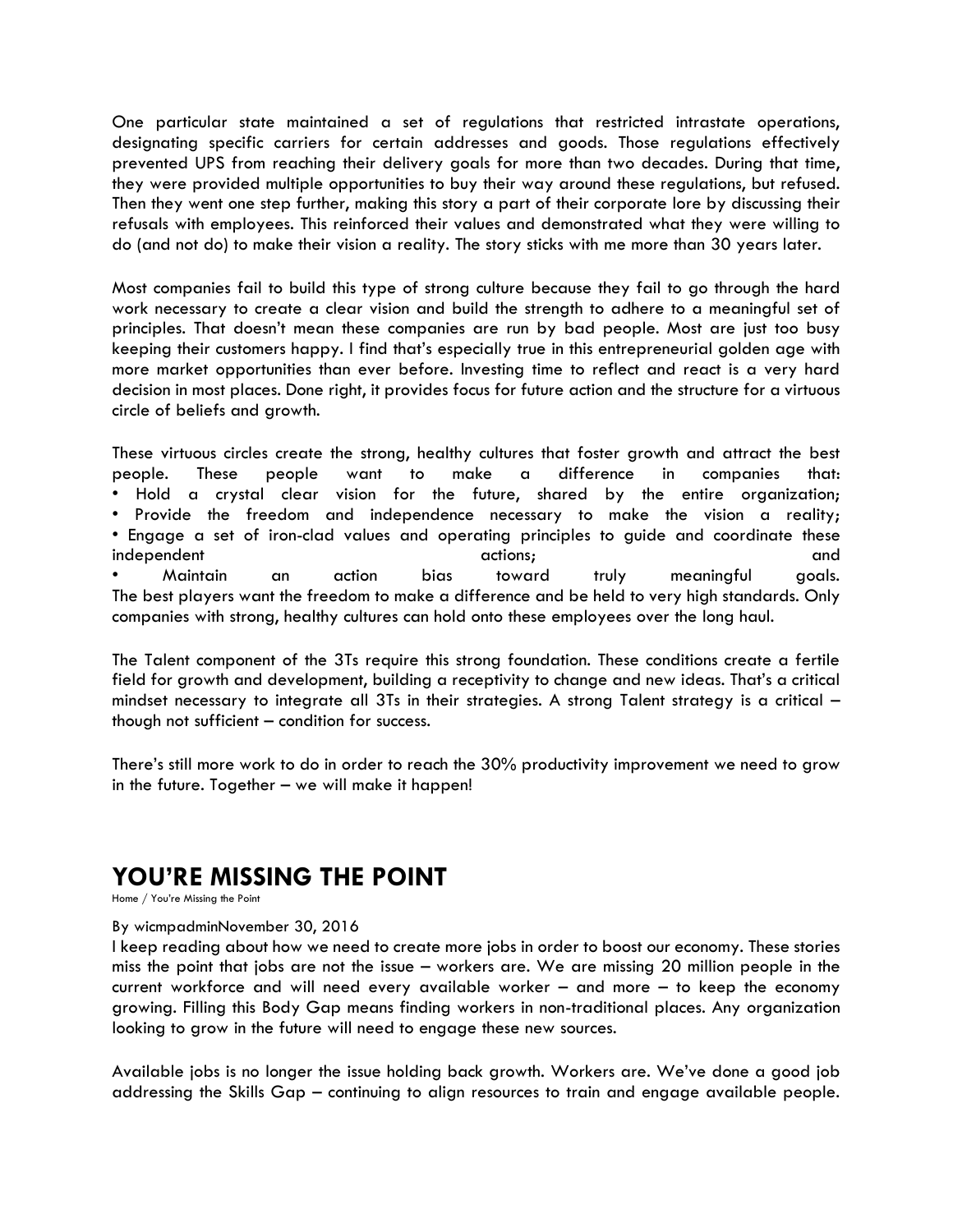Unfortunately, all that good work will not be enough as that Skills Gap morphs into a Body Gap. We need more people to fill open jobs and grow our economy. There are more open opportunities than any time since the Great Recession. The Wisconsin unemployment rate is at 4.1% and Madison's is a microscopic 2.6% – both numbers well below full employment rates. There are over 87,000 jobs open in Wisconsin – and over 5 million in the entire U.S.

These numbers foretell the front edge of the Body Gap and demographic trends will make the situation even worse. The Boomers are retiring, revealing the 20 million worker shortfall in Generation X. This is not just a Wisconsin or Midwest problem. The entire developed world faces the same issue: not enough workers. In this environment, traditional workforce efforts face an uphill battle because everyone needs more people.

This means we will need to find workers in non-traditional places, requiring new efforts to tap the disabled, discouraged, and chronically unemployed. These efforts require coordinated and aligned efforts from business, government, education, and community organizations in order to bring these people into the workforce. Traditional training, recruiting, and outreach approaches will not be enough to find all the workers we need. This will not be easy and requires new thinking and new approaches. Even with these new approaches, maintaining our present workforce will be a struggle.

For Wisconsin – even with a flat workforce – we will need productivity growth of 30% or more to maintain our growth. We haven't seen productivity improvement rates like that since World War II!

It's tough to mobilize the correct resources because the Body Gap looks like the Skills Gap, but the solutions are very different. The Body Gap is still about connecting skilled workers with open jobs. The important difference is that there are not enough bodies for all those openings. The Skills Gap actions are all necessary – but not sufficient – to address the Body Gap. Effective action requires a comprehensive strategy encompassing the three Ts: Talent, Technology, and Techniques.

Growth depends on that comprehensive approach. Organizations must find ways to deliver more with fewer people. This means rethinking value propositions, investing in new technology, and finding new ways to fully engage the people working with you. Few organizations will find it possible to grow by simply maintaining the status quo.

For most groups, this ends up being a choice between growth or extinction. Accelerating change puts organizations at risk and new technology can transform entire industries. The Body Gap only adds more complication and pressure to the situation. Modern organizations can choose to take advantage of these changes or risk becoming irrelevant – either because the organization's competitiveness slips or its inability to fill demand opens opportunities for others. This is certainly not a time for the timid.

I believe Wisconsin leaders will make the difficult decisions and take the complex action necessary create a brighter future. Business, education, government, and other groups aligned to address the Skills Gap. This same alignment will be needed for this larger challenge. We need everyone – and their ideas – in order to succeed.

It's a difficult challenge, but we face a once-in-our-lifetime opportunity to lift a whole generation out of poverty. We have the capabilities and resources to make this happen. The jobs are there and we need people to fill them. It's time to act – together – and keep our state moving ahead!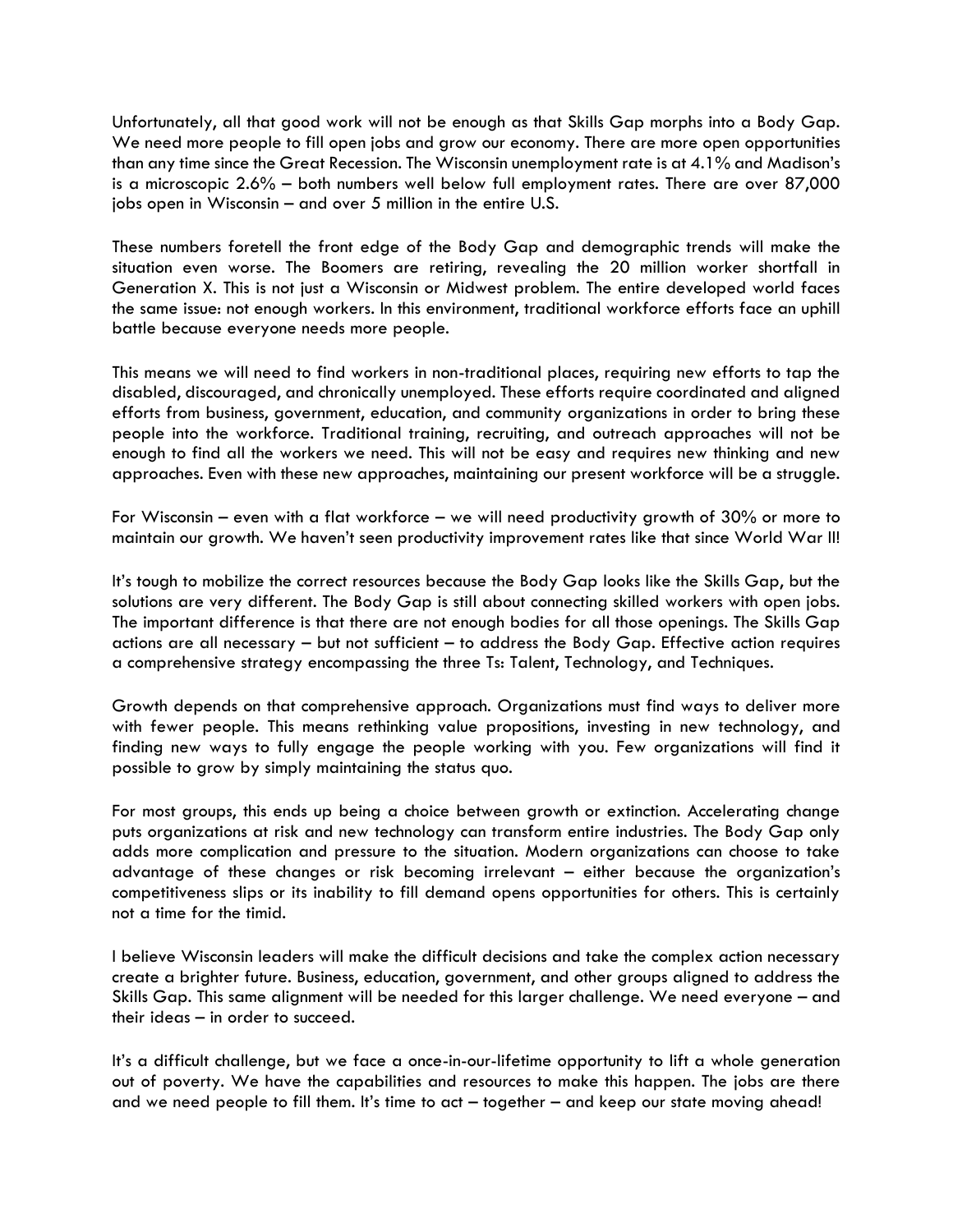# **DO YOU HAVE ANY CLUE WHAT YOU'RE DOING?**

[Home](https://www.wicmp.org/) / Do You Have any Clue What You're Doing?

#### By [wicmpadmin](https://www.wicmp.org/author/wicmpadmin/)[December](https://www.wicmp.org/2016/12/01/do-you-have-any-clue-what-youre-doing/) 1, 2016

I hear that question often. Most times it comes right before I learn something new. In other situations, it tells me to pay closer attention. Technology is one of those fields where we should all be asking ourselves this question.

Change is accelerating and technology is a key driver – especially in manufacturing. Two major technologies drive change and another enables the change to occur quickly and effectively. At the same time, these technologies have a dark side created by the challenges associated with Cyber-Security. These technologies and the change they create make it essential for every manufacturer to ask themselves "Do you have any clue what you're doing?"

Manufacturing is being turned inside out by additive manufacturing (3D printing) and robotics. Additive manufacturing changes all the design rules and collapses economies of scale. Designers can finally focus on fitness for use, not on how to make a complex design work. Now, if you can draw it, you can make it with additive manufacturing. This technology also makes very small  $(n=1)$ custom runs economically viable. Think about it. Additive manufacturing makes it possible – and in many cases practical – to manufacture anything, almost anywhere, in lot sizes of one.

Robotics and the automation it facilitates are also transforming manufacturing. Moore's Law may be dead in microchips, but it's alive and well in automation. Costs are plummeting and capabilities skyrocketing. Robots that cost \$250,000 and required another \$250,000 in safety equipment ten years ago can now be installed for less than \$50,000. Even the smallest companies can invest in the technology, eliminate their least desirable and most mundane jobs, and increase their market competitiveness.

The combination of additive manufacturing and robotics transforms the way products can be designed, produced, and customized. Here in Madison, there are companies following this path and transforming their businesses. Robots perform difficult and dangerous jobs, freeing employees to work on other tasks that create more value. Additive manufacturing makes customization and prototyping quicker and more feasible. In our work, we've documented ways that additive manufacturing can transform traditional manufacturing processes. Have you followed these trends? Do you have any clue what you're doing?

Connected devices – the Internet of Things (IoT) – make the other technologies more effective. Portability and computing power are the leveraged capabilities in this enabling technology. They put more data in operators' hands and make it available anywhere in the world. The IoT technology can unlock new potential in operations around the world. It can also bring companies to their knees if implemented recklessly.

It's critical to use the data and power to ask the right questions. In many cases, we see this technology being used to "pave cow paths" – providing remote data to perform tasks that we've done for decades in other ways. The siren call of this technology is to improve the efficiency of individual pieces of equipment or operations while actually damaging the capability of the entire system. The